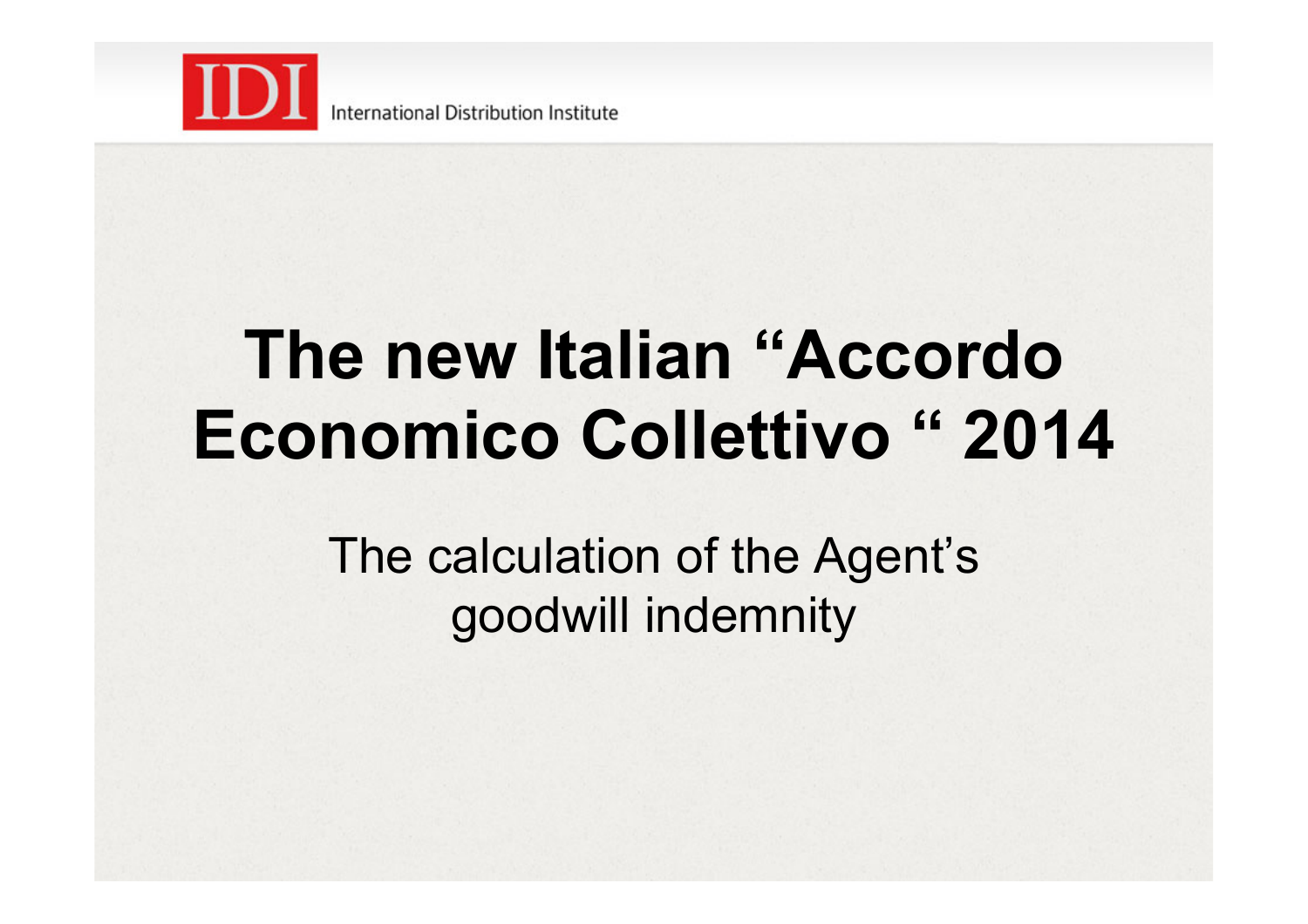

## **The goodwill indemnity according to art. 1751 of Italian Civil Code**

"*At contract termination, the principal shall pay the agent an indemnity if the following conditions are met:* 

*-the agent has brought new costumers or has considerably increased business with the existing costumers and the principal continues to derive substantial benefits from the business with such customers* 

-*The payment of such indemnity is equitable having regard to all the circumstances and in particular the commission lost by the agent on the business with such customers* 

*The amount of indemnity cannot exceed a sum equal to a yearly indemnity calculated on the average of the commissions earned in the last five years and, if the contract goes back less than five years the indemnity shall be calculated on the average of the period in question* 

*The parties cannot derogate from this article to the detriment of the agent"*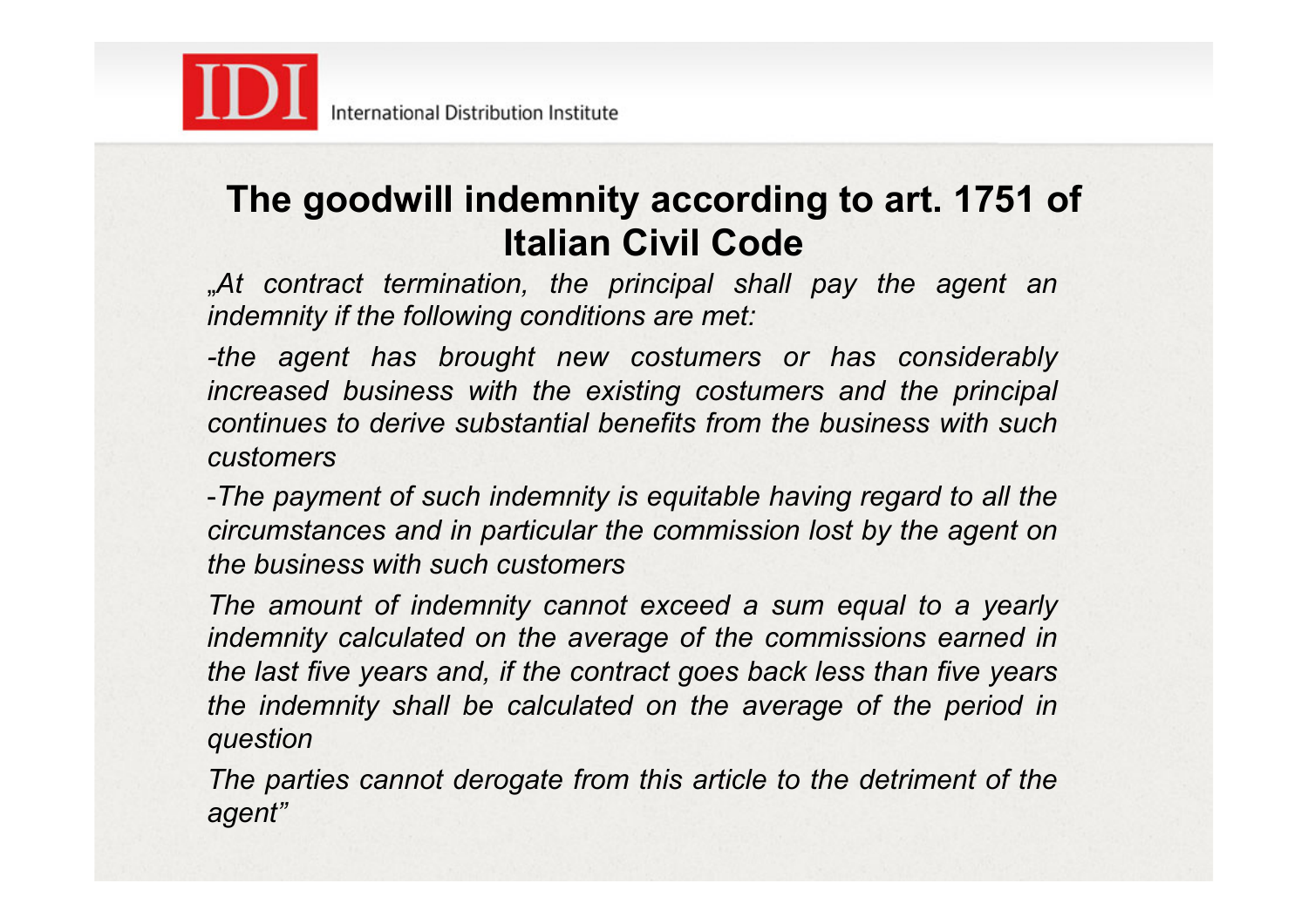

# **The alternative of the Economic Collective Agreements**

Calculation based on a percentage of the commission earned by the agent during the contract.

- **A.** Indemnity for contract termination (FIRR paid year by year by the principal to Enasarco)
- **B.** Indemnity s.c. "Supplettiva"

**C.** Meritocratic Indemnity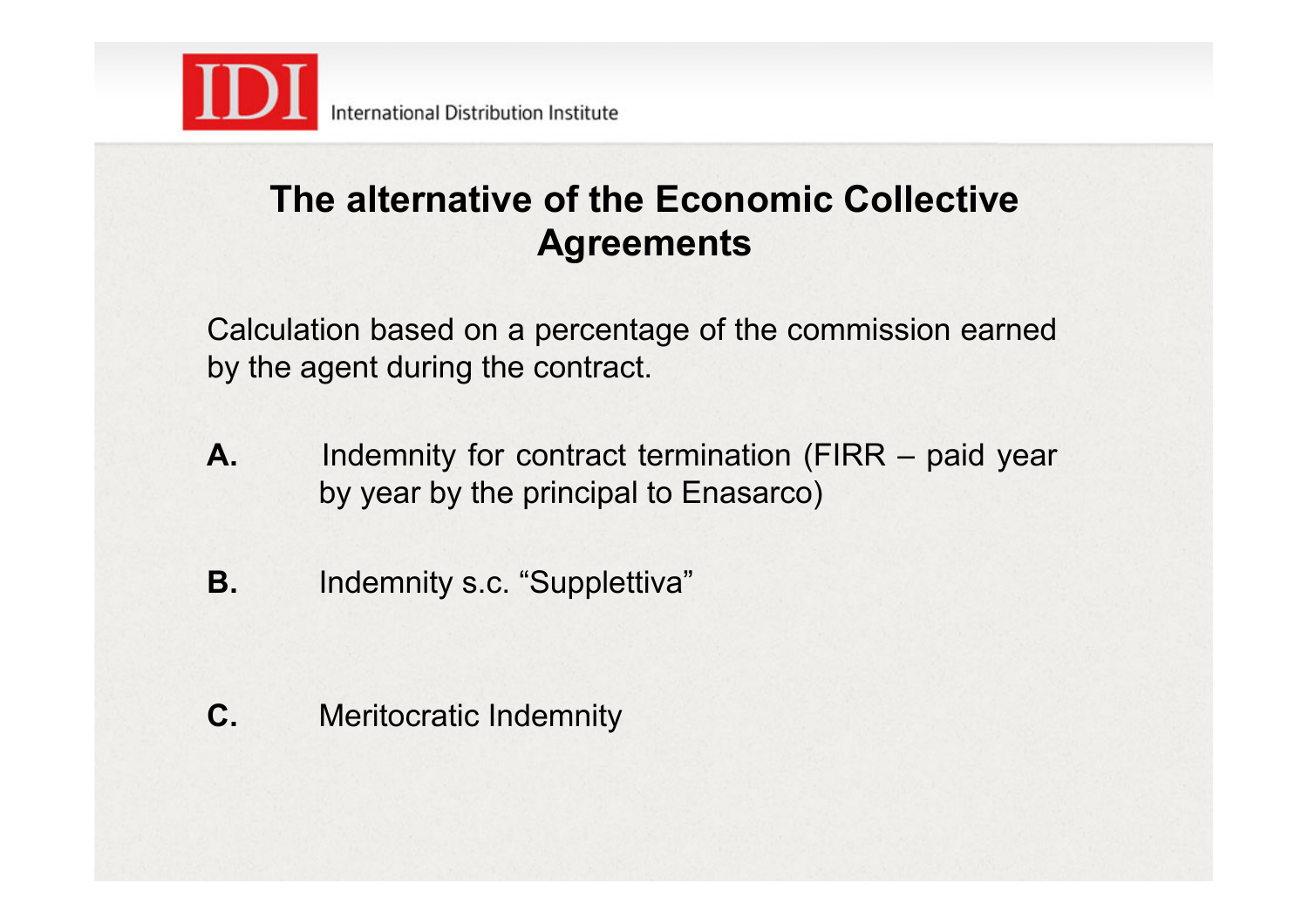

## **EU Court of Justice, March 23, 2006, C-456/04**  *Honyvem c. De Zotti*

The Goodwill indemnity resulting from the application of article 17, n.2, cannot be replaced by an indemnity, determined in accordance with criteria other then those prescribed by article 17 of the European directive, unless it establishes that the application of such an agreement guarantees the commercial agent, in any case an indemnity equal to or greater than that which results from the application of Article 17.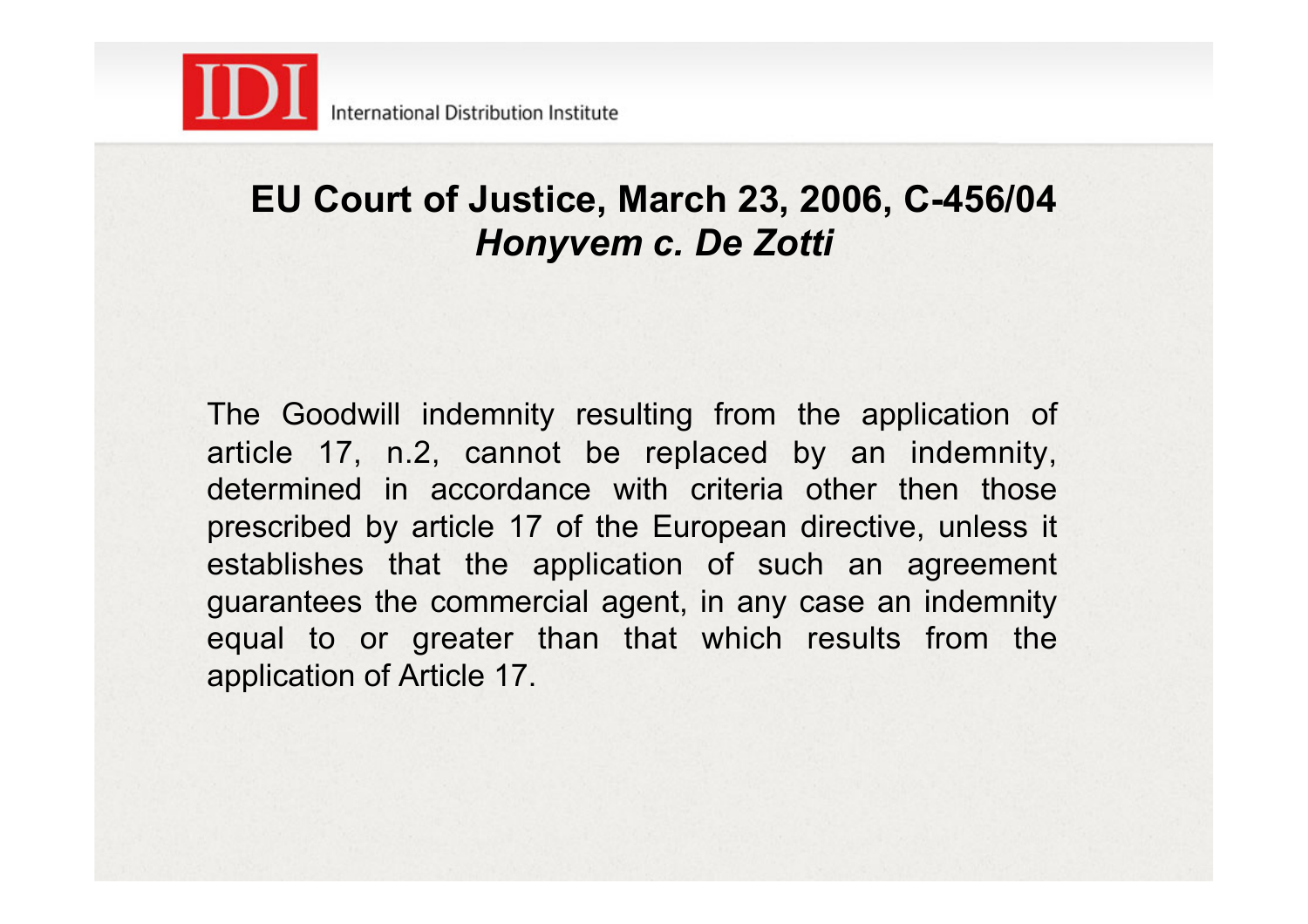

## **The calculation of the Goodwill Indemnity according to art. 1751 c.c. The** *praxis of* **Italian judges**

From 2006 - 2010

| Trib. Milano, 26 settembre 2006, Silli Francesco/Antonini S.p.A. | 60%            |
|------------------------------------------------------------------|----------------|
| Trib. Bolzano, 20 aprile 2006, F. F. / Nesko srl                 | 100%           |
| App. Roma, 24 maggio 2006, M snc/C S.p.A.                        | 33%            |
| Trib. Rimini, 21 agosto 2006, Tornati Fabio/3M Italia S.p.A.     | 52%            |
| Trib. Bari, 20 gennaio 2007, I. F. / C. srl.                     | 66%            |
| Trib. Vicenza, 25 gennaio 2007, GM / Banca Mediolanum            | 80%            |
| App. Milano, 09 febbraio 2007, Med Elettromedicali / Siemens     | 100%           |
| Trib. Bologna, 14 agosto 2007, Roux/Dado Ceramica                | 100%           |
| App. Bologna, 25 agosto 2007, Farmaceutici dr. XX S.p.A./YY      | 55%            |
| Trib. Grosseto, 23 ottobre 2007                                  | 28%            |
| Trib. Torino, 30 giugno 2008, Edilsoluzioni/Buzzi                | $\Omega$       |
| Trib. Treviso, 29 maggio 2008                                    | 80%            |
| Trib. Torino, 27 marzo 2009                                      | 100%           |
| App. Firenze 23 aprile 2009                                      | 70%            |
| App. Salerno, 29 aprile 2009                                     | 100%           |
| Trib. Roma, 29 ottobre 2009                                      | 66,6%          |
| Trib. Roma, 9 novembre 2009                                      | 50%            |
| Trib. Como 18 gennaio 2010                                       | $\overline{0}$ |
| Trib. Roma 16 giugno 2010                                        | $\overline{0}$ |
| Cass. 23 giugno 2010                                             | 60%            |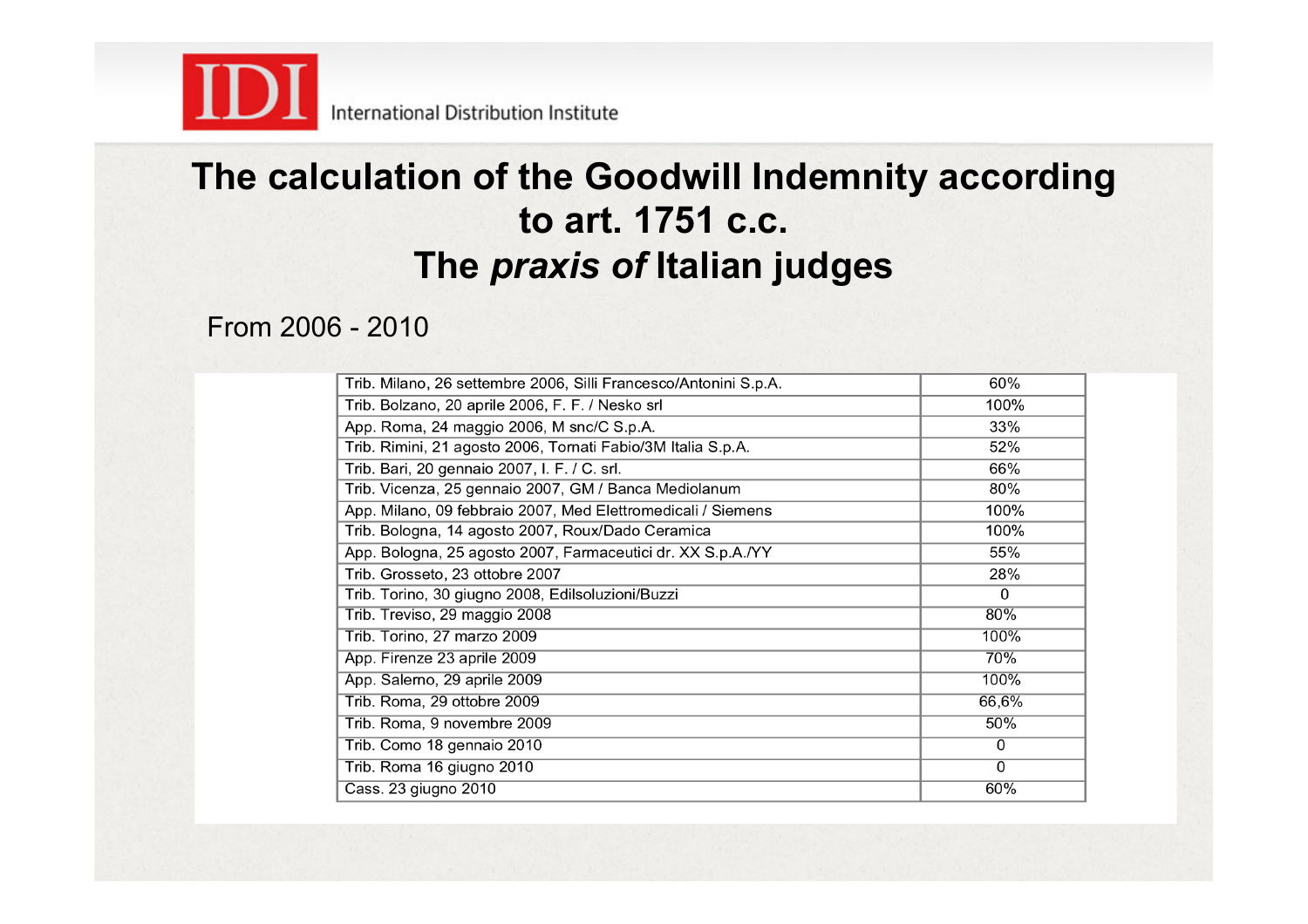

# **The calculation of the Goodwill Indemnity according to art. 1751 c.c. The** *praxis of* **Italian judges**

From 2011 - 2014

| Trib. Milano 09 luglio 2011          | 13%            |
|--------------------------------------|----------------|
| Trib. Bologna 14 febbraio 2012       | 46%            |
| Trib. Bologna 6 marzo 2013           | 100%           |
| Cass. 27 marzo 2013                  | 100%           |
| Trib. Milano 30 luglio 2013          | $\overline{0}$ |
| Trib. Milano 31 luglio 2013          | $\overline{0}$ |
| Trib. Milano 17 settembre 2013       | $\overline{0}$ |
| Trib. Bari 22 ottobre 2013           | $\overline{0}$ |
| Trib. Bologna 23 ottobre 2013        | $\overline{0}$ |
| Trib. Roma 26 ottobre 2013           | 50%            |
| Trib. Bari 11 novembre 2013          | 0              |
| Trib. Milano 18 novembre 2013        | $\overline{0}$ |
| Trib. Reggio Emilia 11 febbraio 2014 | 51%            |
| Trib. Padova 14 febbraio 2014        | 50%            |
| Trib. Monza 19 febbraio 2014         | 69,8%          |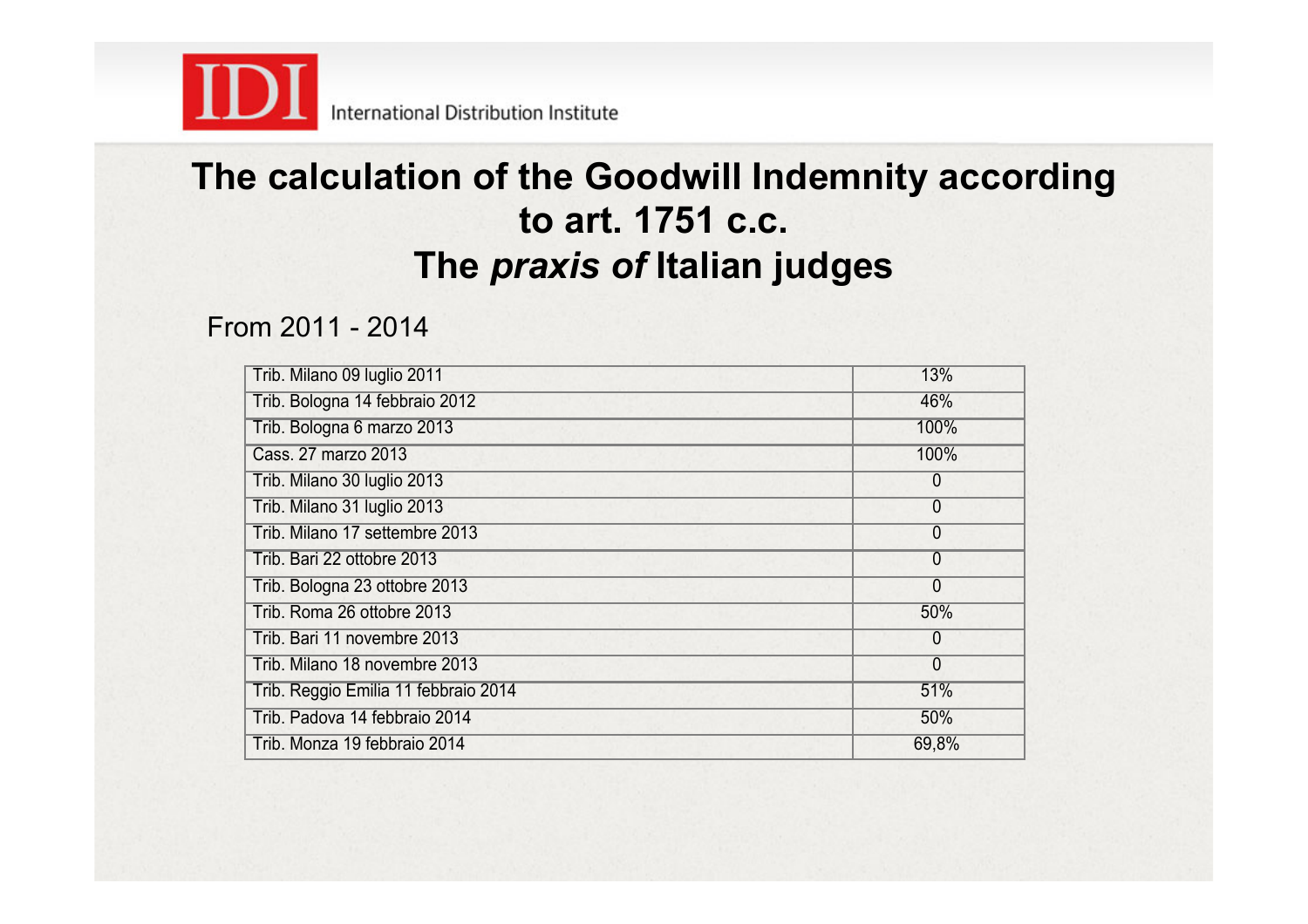

# **The calculation of the Goodwill Indemnity according to the new Accordo Economico Collettivo 2014**

- The meritocratic indemnity: differences with the AEC 2002;
- Difference between the initial commissions and the final commissions;
- The prognostic period;
- The migration rate;
- The predetermined rate deduction (10%, 15%, 20%);
- The deduction of the other two indemnities (FIRR and "indennità supplettiva";
- Comparison with the maximum amount according to 1751 c.c.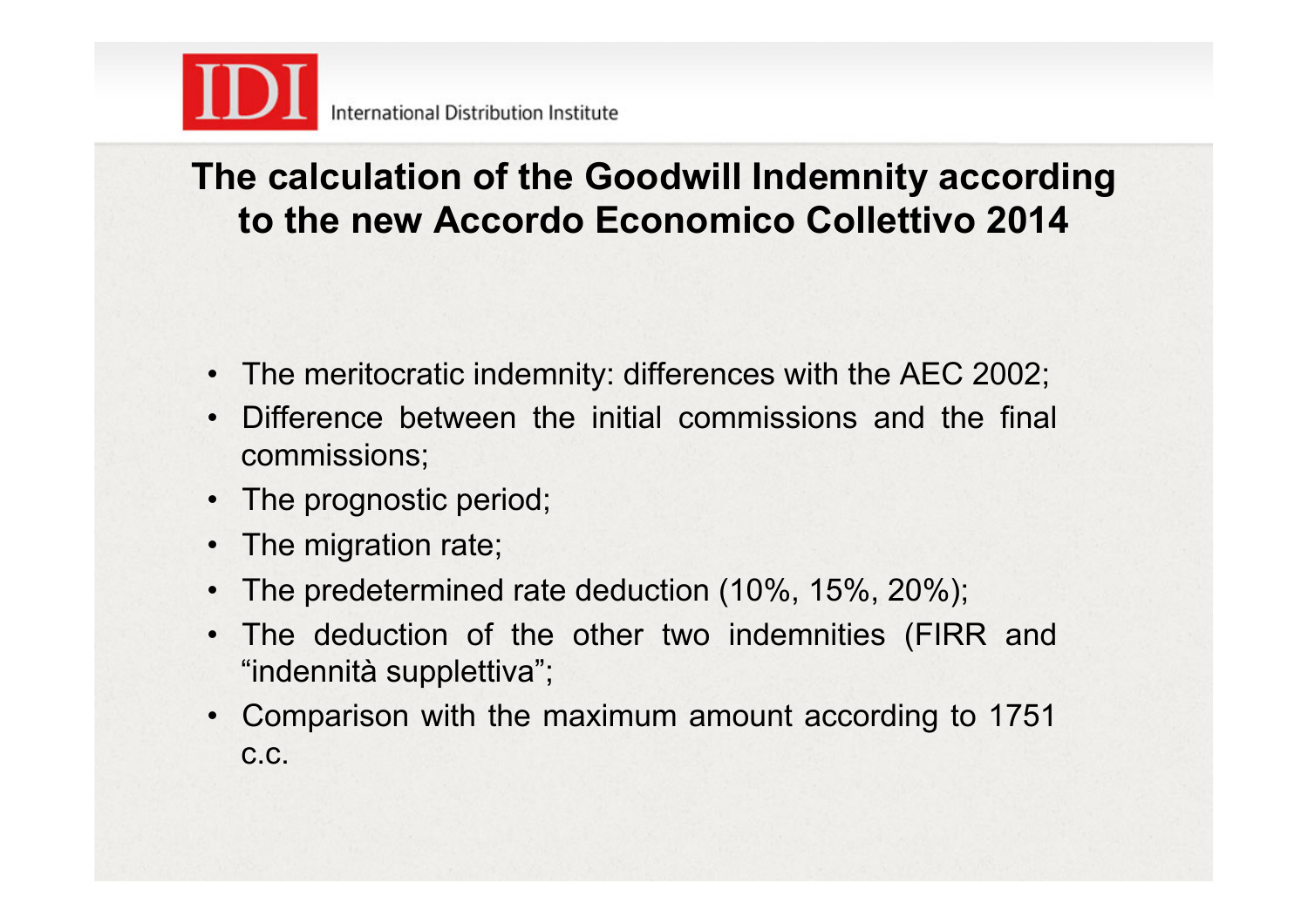

#### **The application of the Accordo Economico Collettivo 2014**

- Foreign agents
- Entry into force and application
- Contracts already in force on January 1st, 2014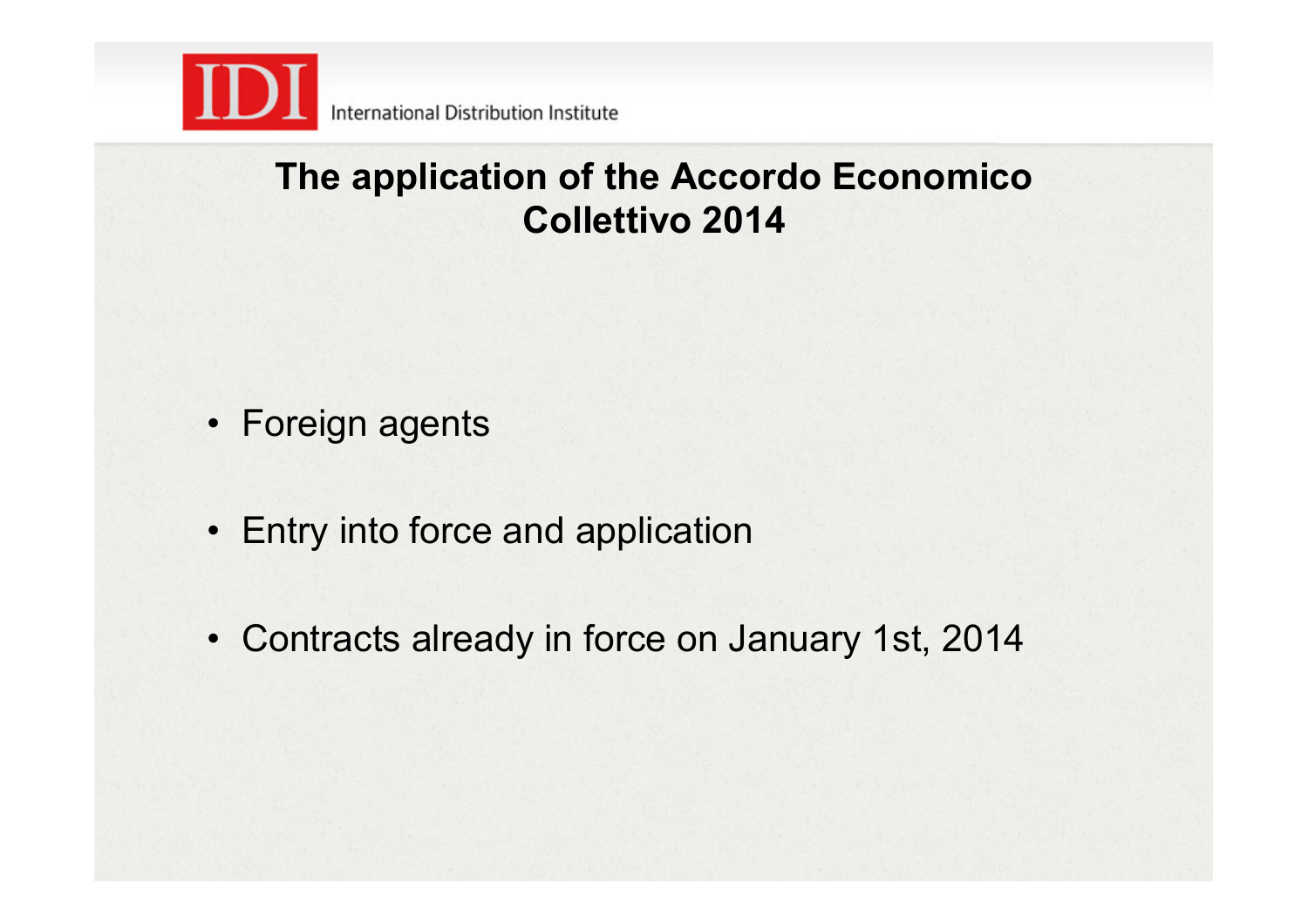

# **Comparison of the different metods of calculation 1751 c.c.– AEC 2002 – AEC 2014**

Is the new system of calculation compatible with the EU Directive?

Is it convenient for the principal to apply the AEC 2014?